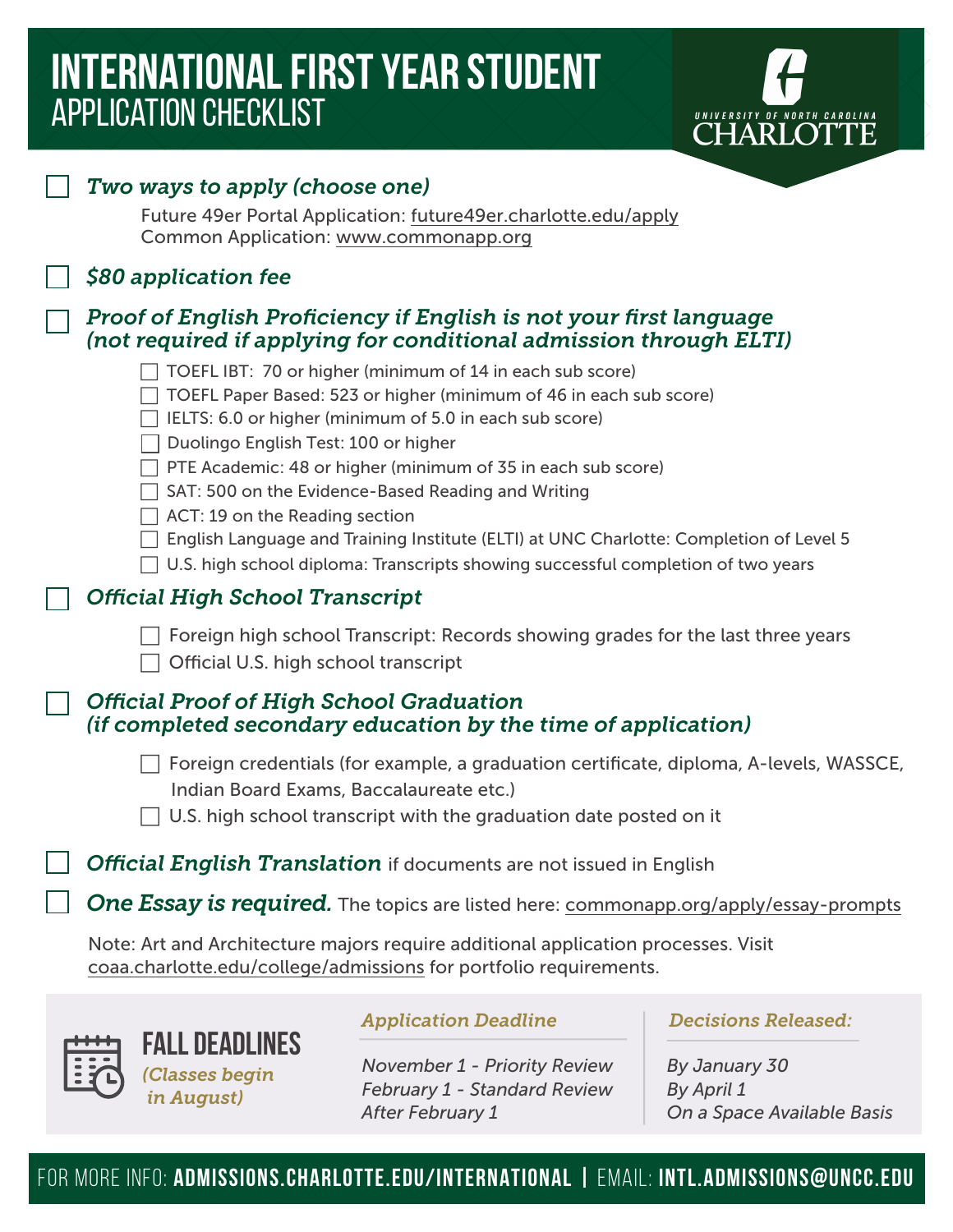# **international first year STUDENT**  submitting documents



## **Test Scores**

## *Scores for English Proficiency are valid only for 2 years.*

» They must be sent electronically directly from test centers to UNC Charlotte.

## *Use the following information when making an order on their website:*

- » SAT School Code: 5105
- » ACT School Code: 3163
- » TOEFL School Code: 5105
- » IELTS: select UNC Charlotte Undergraduate Admissions
- » Duolingo (DET): select University of North Carolina Charlotte
- » PTE Academic: select UNC Charlotte

# **Foreign High School Documents**

- » Submit high school credential evaluation through any NACES accredited agency: naces.org/members. We recommend using IEE, Educational Perspectives, SpanTran, or ECE.
- » Request your school/Ministry of Education/examination agency or another approved document issuing authority to mail documents directly to our office.
- » If a school uses electronic delivery systems (for example, National Student Clearinghouse or Parchment) request your documents to be sent to admissions@uncc.edu.
- » Drop off your official documents at Gage Undergraduate Admissions Center at UNC Charlotte. If only one original document was issued, request it to be returned at the time of submission.

## **U.S. High School Transcript**

- » Request for your school to mail transcripts directly to UNC Charlotte.
- » Drop off a transcript in a closed sealed envelope at Gage Undergraduate Admissions Center at UNC Charlotte.
- » Use your school's electronic delivery systems (for example, National Student ClearingHouse or Parchment) to submit an official electronic transcript to admissions@uncc.edu.



## *Mailing Address*

UNC Charlotte Undergraduate Admissions 9201 University City Blvd. Charlotte, NC 28223 USA

for more info: **ADMISSIONS.CHARLOTTE.EDU/INTERNATIONAL |** email: **intl.admissions@uncc.edu**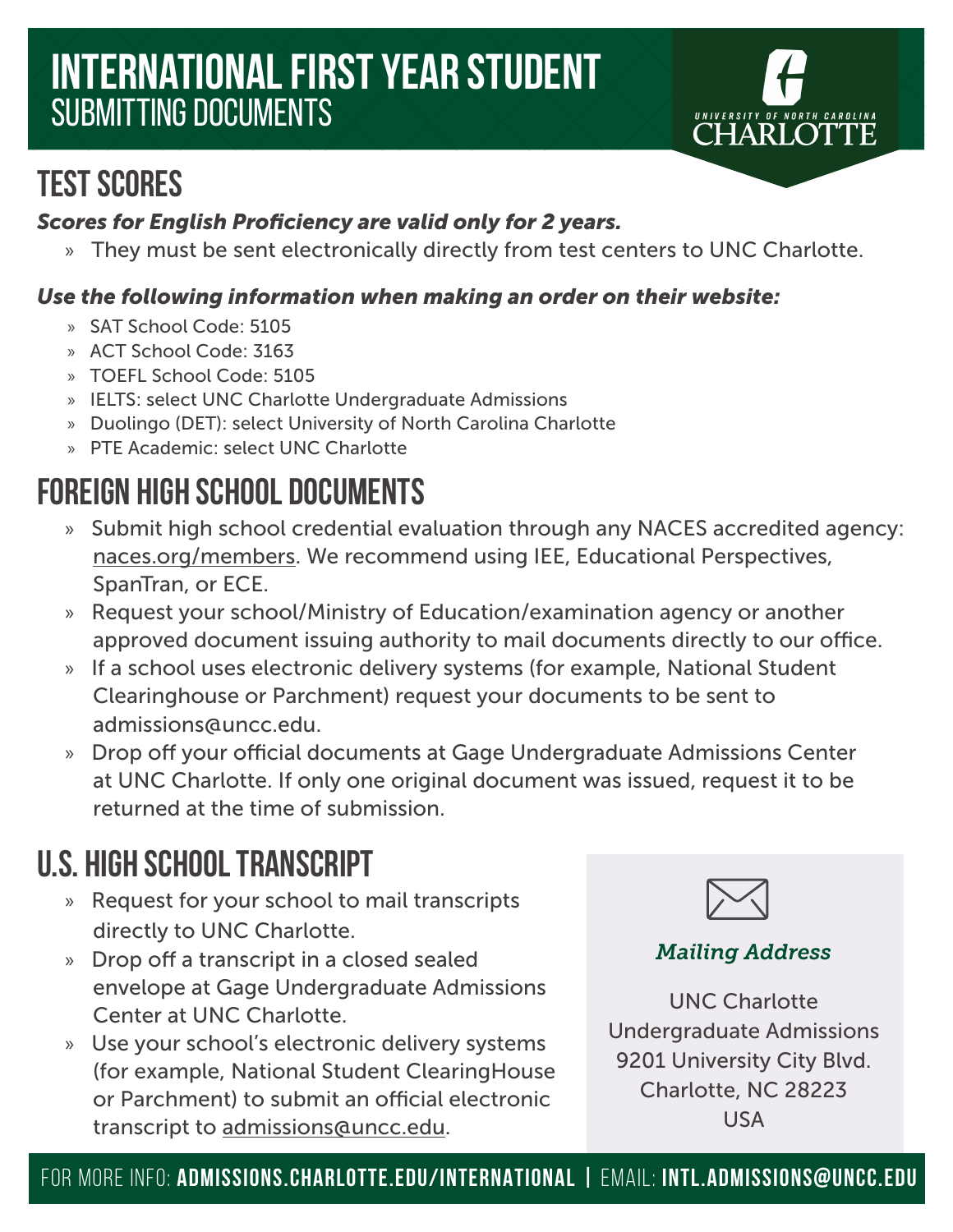

## **average cost of attendance**  *Based on 2021-2022 academic year (2 semesters)*

| <b>Mandatory Tuition and Fees</b><br>(out-of-state tuition)                                                           | \$22,500 |
|-----------------------------------------------------------------------------------------------------------------------|----------|
| Room and Board (average cost<br>for on-campus and off-campus<br>housing and meals)                                    | \$10,500 |
| <b>Health Insurance</b>                                                                                               | \$3,000  |
| <b>Estimated Indirect Costs</b><br>(including books/supplies,<br>personal expenses, and other<br>miscellaneous items) | \$6,600  |
| Total                                                                                                                 | S42,600  |

*U.S. citizens and permanent residents* are welcome to apply for University scholarships and financial aid. Students on a visa are encouraged to look for external scholarships and sponsorships. UNC Charlotte will accept all outside funding secured by the student. For more information, visit scholarships.charlotte.edu.

*If you live in North Carolina and you are a US citizen*, permanent resident, refugee or a student on a visa other than F-1, you might be eligible for an instate tuition. You can verify your eligibility through North Carolina Residency Determination Service at ncresidency.org.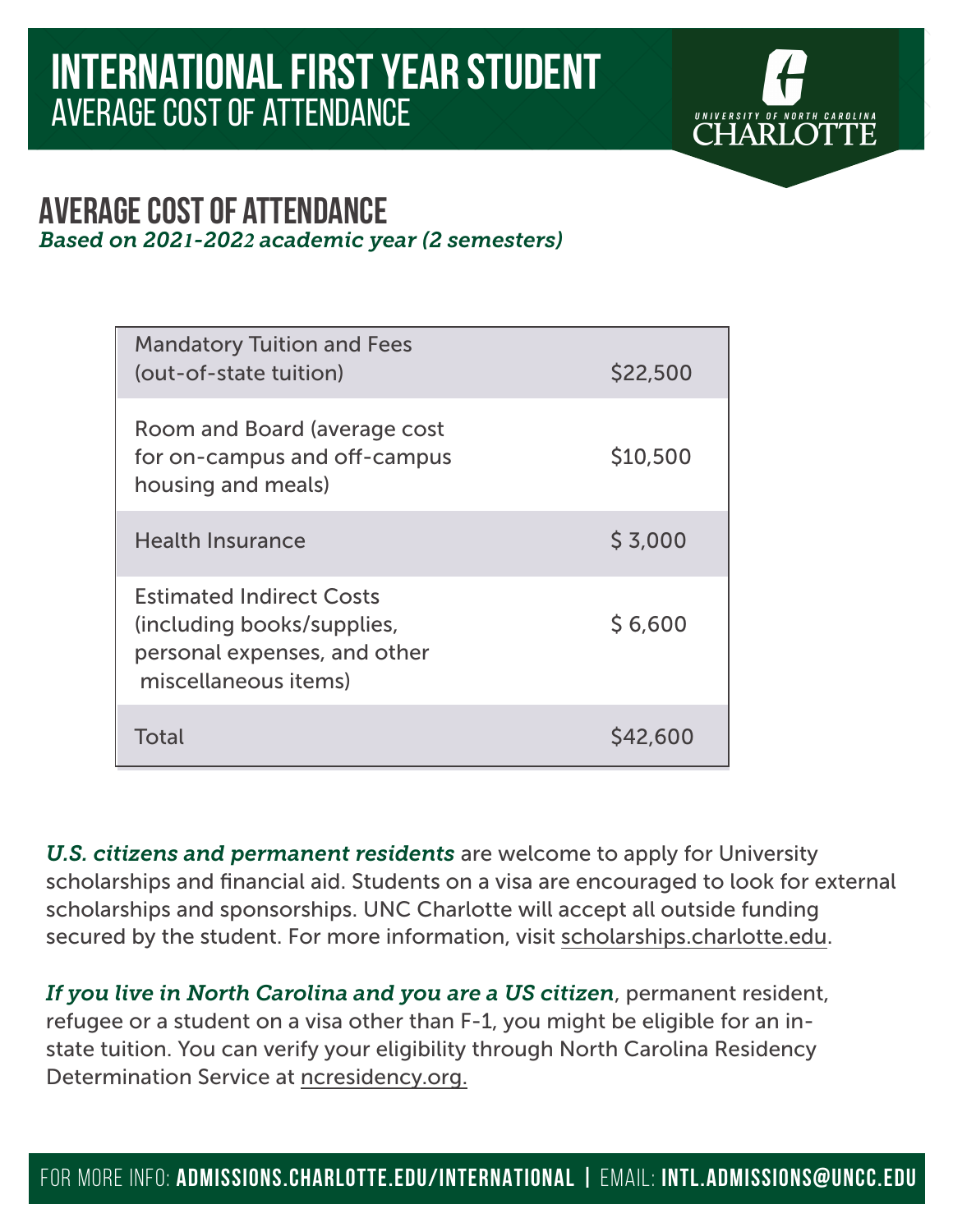

## **RECEIVED AN ACCEPTANCE LETTER?**

These are your next steps.

- *1. Log in to your Future 49er Portal at future49er.charlotte.edu/apply*
	- » Review your acceptance letter
	- » Confirm you are coming to UNC Charlotte by submitting your Intent to Enroll
- *2. Activate your NinerNet (student) account: ninernet.uncc.edu*
	- » Go to ninernet.uncc.edu, click on the "Activate Account" button, and follow the instructions. Your NinerNet username can be found at the top right corner of your admission acceptance letter.
- *3. Receive your I-20 if you plan to study on an F-1 International Student Visa: isso.charlotte.edu/future-students*
	- » The International Student and Scholars' Office (ISSO) will email your Financial Certification Form (FCF) within 2 weeks of your acceptance. To receive an I-20 please submit this form along with your financial records (scholarship letter, sponsorship letter, bank statement, etc.) demonstrating your capacity to pay the total cost of attendance. If you are transferring from another U.S. institution, you will be asked to complete the SEVIS transfer form as well.
- *4. Apply for Housing and pay your housing deposit if you plan to live on campus: housing.charlotte.edu*
- *5. Plan your trip: isso.charlotte.edu/future-students/resources*
	- » Apply for the student visa if needed. If traveling from abroad, try to fly into Charlotte Douglas International Airport (CLT), which is about 20-minute drive from UNC Charlotte's campus. If you are an F-1 visa student, you can enter the U.S. up to 30 days before the program start date (the date listed on your I-20) and no later than the program start date.
- *6. Submit your final official transcripts, graduation certificates, and test scores to the Undergraduate Admissions Office if you have not submitted them previously*
- *7. Register for the Student Orientation, Advising, and Registration Program (SOAR): nsfs.charlotte.edu/ students*
	- » All new incoming students are required to attend SOAR prior to the beginning of their classes. During this program, you will learn about University resources, take a tour of campus, meet with your academic advisor, and register for classes.
- *8. Attend International Student Orientation for students on an F-1 visa: isso.charlotte.edu/future-students/orientation*
	- » This is a free event hosted by the International Student and Scholar's Office (ISSO). No registration is needed. If you are a student on an F-1 visa, you are required to attend.
- *9. Math Placement: math.charlotte.edu/undergraduate-program-information/math-placement*
	- » Prior to registering for Math courses students are required to take the Math Placement Exam. You are encouraged to complete it prior to SOAR (UNC Charlotte orientation).
	- » Students who submitted SAT or ACT or have transferable credits for the college Math class, do not need to take the Math Placement Exam. We recommend preparing for your Math classes and the Math Placement Exam.
- *10. Provide your immunization records and show proof of health insurance or enroll in the Universitysponsored health insurance plan: studenthealth.charlotte.edu*
- *11. Plan your finances and bill payments: ninercentral.charlotte.edu*
	- » After you register for classes you will be required to pay your bill prior to each semester of your studies.
	- » You will see the bill in your NinerNET account. There is also an option to enroll in the UNC Charlotte payment plan and divide charges into smaller payments. Check your University email regularly and keep track of the deadlines.